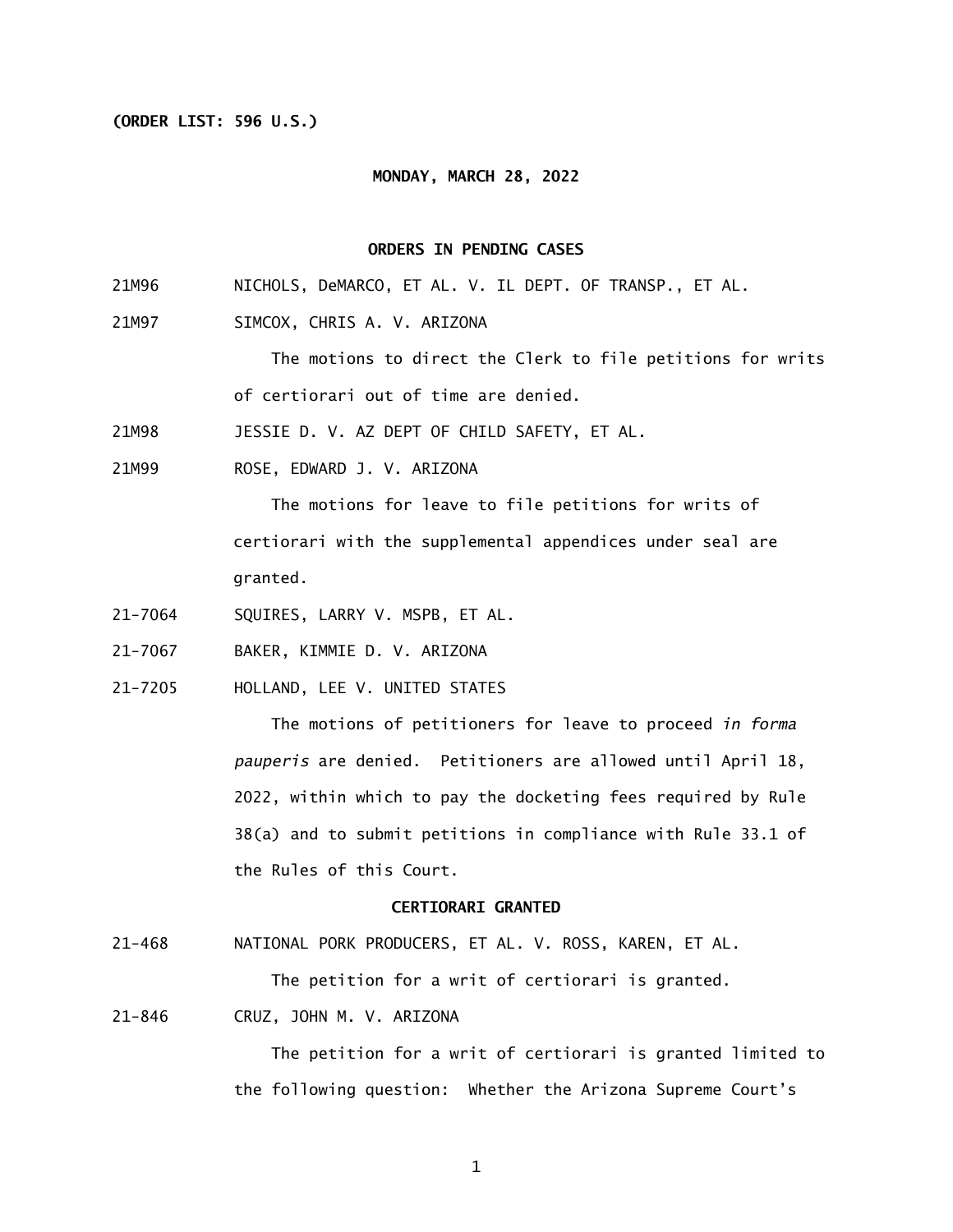holding that Arizona Rule of Criminal Procedure 32.1(g) precluded post-conviction relief is an adequate and independent state-law ground for the judgment.

 $21 - 869$ ANDY WARHOL FOUND., INC. V. GOLDSMITH, LYNN, ET AL.

The petition for a writ of certiorari is granted.

### **CERTIORARI DENIED**

- $21 475$ 21-475 BROOKHART, WARDEN V. SMITH, KENNETH
- $21 622$ DEVINE, SUSAN, E. V. ABSOLUTE ACTIVIST VALUE, ET AL.
- $21 686$ 21-686 ESPARRAGUERA, MARIA V. DEPT. OF ARMY
- $21 711$ MARKHAM CONCEPTS, INC., ET AL. V. HASBRO, INC., ET AL.
- $21 721$ TRANSPACIFIC STEEL LLC, ET AL. V. UNITED STATES, ET AL.
- $21 771$ HERRERA, JUSTIN V. CLEVELAND, THERESA, ET AL.
- $21 797$ ALUKER, SERGE M. V. YAN, SIMIN
- $21 860$ DOE, JANE V. WHITE, TIMOTHY, ET AL.
- 21-1022 GARZA, DANIEL V. LOS ANGELES, CA
- 21-1033 MANDEL, EDWARD V. WHITE NILE SOFTWARE, INC., ET AL.
- 21-1034 KAGEL, PETER V. RAFTERY, JAY L., ET AL.
- 21-1045 I. M. V. MONTGOMERY CTY. DEPT. OF HEALTH
- 21-1048 CABALLERO, CESAR, ET AL. V. UNITED STATES, ET AL.
- 21-1055 JOLON-VELASQUEZ, LEA V. GARLAND, ATT'Y GEN.
- 21-1083 CHOI, JAY H. V. VIRGINIA
- 21-1084 HELTZEL, JANET, ET AL. V. YOUNGKIN, GOV. OF VA, ET AL.
- 21-1099 STERES, THOMAS C. V. CURRAN, WARDEN, ET AL.
- 21-1108 ENPH V. UNITED STATES, ET AL.
- 21-1111 GIHA, CALEB F. V. GARLAND, ATT'Y GEN.
- 21-1113 FREDIN, BROCK V. MIDDLECAMP, LINDSEY E., ET AL.
- 21-1125 SCHANTZ, MATTHEW V. DELOACH, BENNY
- 21-1131 MIGHTY, TRUDY V. CARBALLOSA, MIGUEL, ET AL.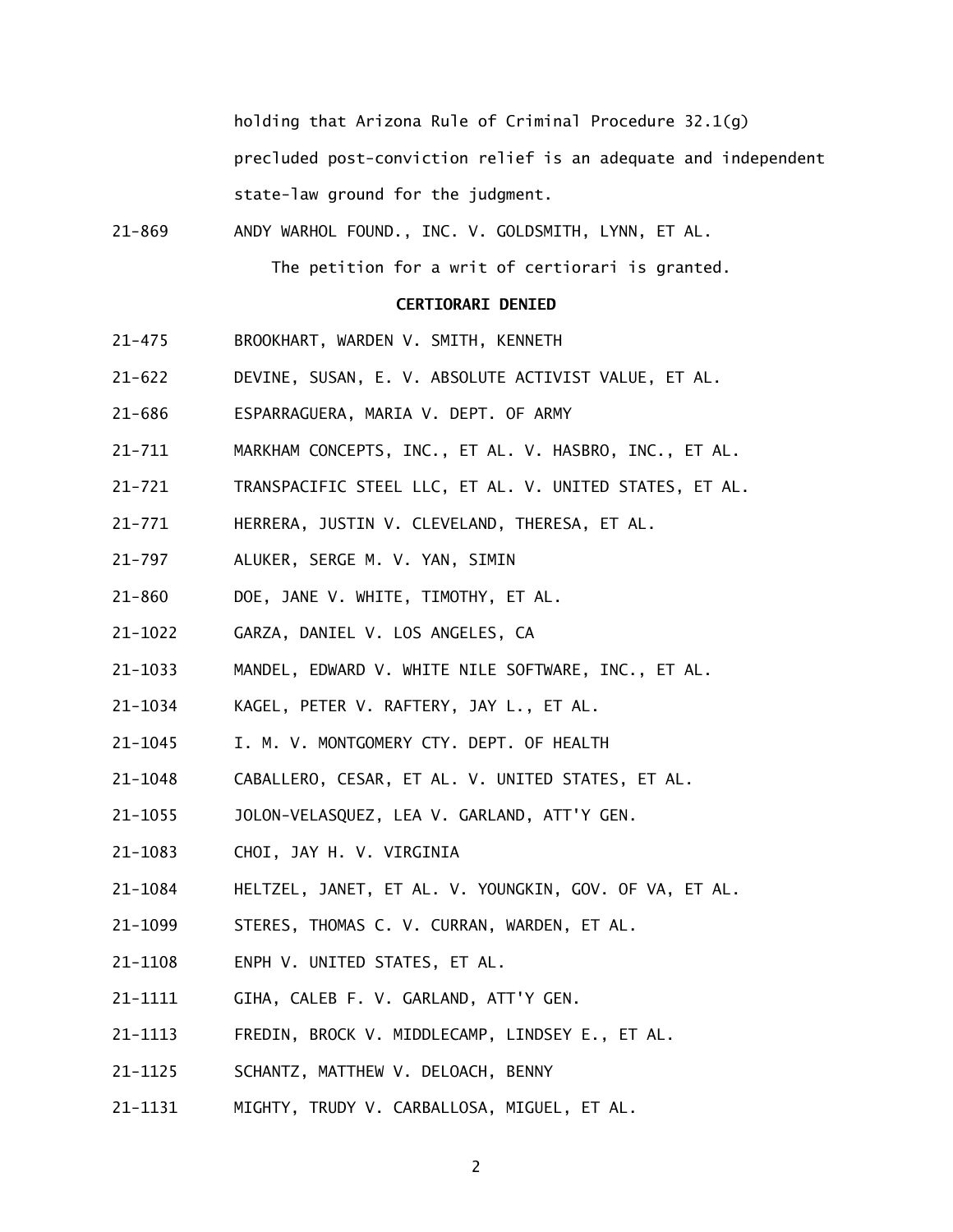- 21-1133 ABRAHAMSEN, CHARLES V. DEPT. OF VA
- 21-1139 DAIKIN INDUSTRIES, LTD., ET AL. V. CHEMOURS CO. FC, LLC
- 21-1141 WADE, CHARLES V. LEWIS, GORDON
- 21-1150 FINIZIE, SHARON, ET AL. V. DEPT. OF VA
- 21-1165 COLE, JANHOI V. UNITED STATES
- 21-1198 WEIR, ROBERT D., ET AL. V. UNITED STATES
- 21-1201 SMITH, MICHAEL D. V. UNITED STATES
- 21-1209 MILLER, JENNIFER B. V. BANK OF NEW YORK MELLON, ET AL.
- 21-5717 BLACKMON, BRANDON D. V. UNITED STATES
- 21-6099 CODY, SANDCHASE V. UNITED STATES
- 21-6150 GHOLSTON, JACQUES S. V. UNITED STATES
- 21-6154 FORD, SHAWN V. UNITED STATES
- 21-6200 RUIZ, JESUS V. UNITED STATES
- 21-6229 HANDLEY, KYLE S. V. CALIFORNIA
- 21-6383 SINGH, HARINDER V. UNITED STATES
- 21-6386 SYDNOR, ANTJUAN V. CALIFORNIA
- 21-6740 CHIQUITO, TEDDY V. UNITED STATES, ET AL.
- 21-6909 GERALDS, MARK A. V. DIXON, SEC., FL DOC
- 21-6914 KENNEDY, MICHAEL P. V. LUMPKIN, DIR., TX DCJ
- 21-6917 CLARK, JOSEPH E. V. BRITT, SHAWN L., ET AL.
- 21-6925 YI, CHONG SU V. HOGAN, GOV. OF MD, ET AL.
- 21-6927 WALLGREN, RICKEY R. V. WHITTEN, WARDEN
- 21-6931 WHITE, TOM I. V. LUMPKIN, DIR., TX DCJ
- 21-6935 BLAKE, RICHARD R. V. NORTHGLENN, CO
- 21-6945 BYRD, JOHNNIE W. V. GRAY, WARDEN
- 21-6949 RIOS, RENO F. V. CLARK, WARDEN
- 21-6950 ROSA, STEPHEN V. NEW YORK
- 21–6957 THACKER, DAVID K. V. LUMPKIN, DIR., TX DCJ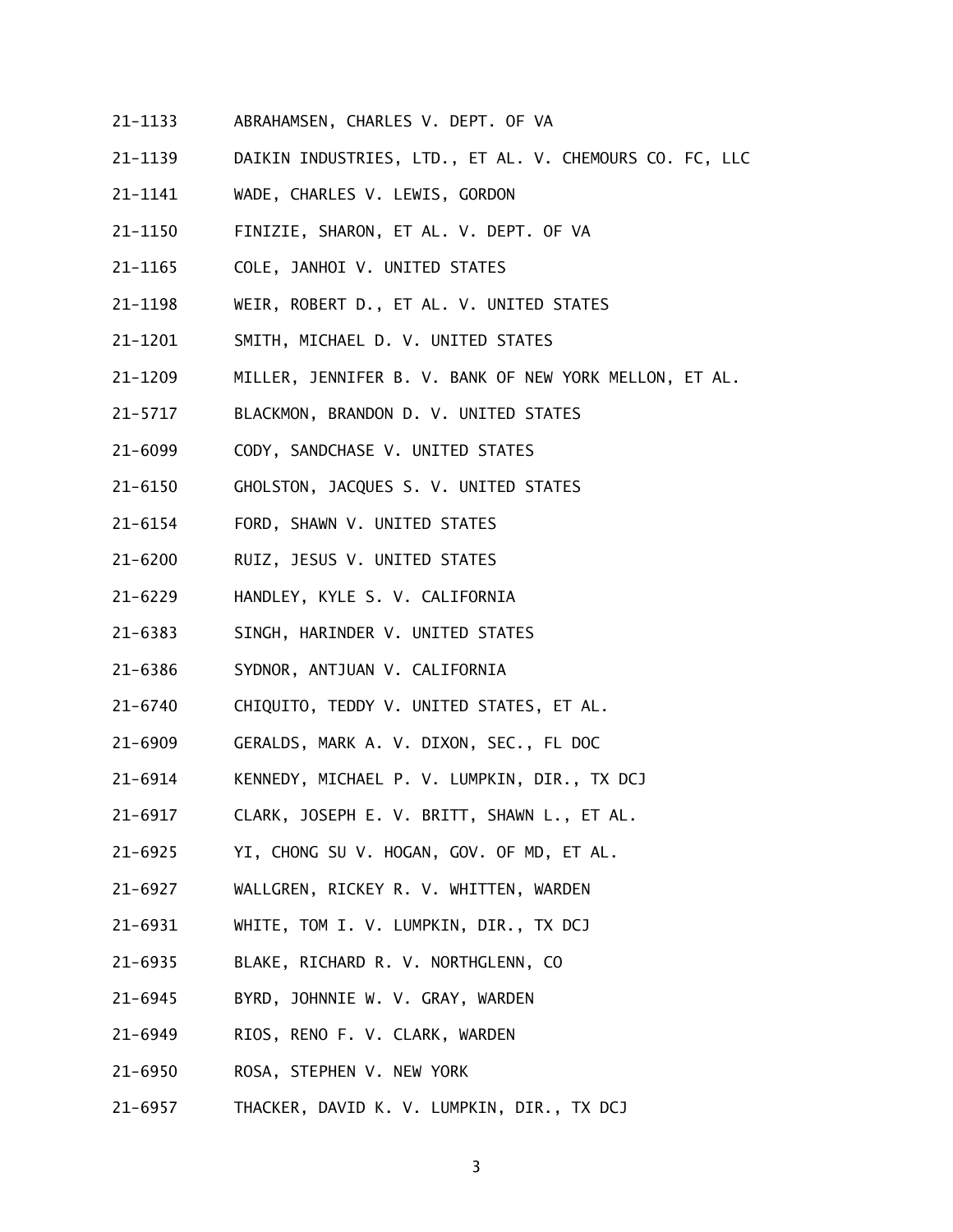- 21-6961 PALACIO, MAURO C. V. CARAWAY, JUSTIN, ET AL.
- 21-6964 SMITH, CARLTON V. FL DOC
- 21-6967 MADDOX, LEMONTA M. V. CALIFORNIA
- 21-6968 JONES, JAY A. V. MARYLAND
- 21-6971 CASE, BYRON V. DOUGLAS COUNTY, OR, ET AL.
- $21 6973$ JACKS, LARRY L. V. LYNCH, WARDEN
- 21-6975 LOLA, DAVID J. V. RAMSAY, SHERIFF
- 21-7007 RODRIGUEZ, AMADOR V. LUMPKIN, DIR., TX DCJ
- 21-7008 ACOFF, MARCO D. V. ALABAMA
- 21-7009 LOGA-NEGRU, CRISTIAN M. V. WISCONSIN
- 21-7022 GIL, PATRICK N. V. VIRGINIA
- 21-7077 KURKJIAN, CATHERINE V. WORMUTH, SEC. OF ARMY
- 21-7085 LARSON, KRISTINA M. V. AMERICAN HOME PRODUCTS
- 21-7106 NYAMUSEVYA, LEONARD V. COURT OF COMMON PLEAS, ET AL.
- 21-7112 SOVANN, SOPHANA V. WAKEFIELD, SUPT., SMITHFIELD
- 21-7171 SHERWOOD, ROBIN L. V. NEOTTI, WARDEN
- 21-7175 SMEATON, KEITH V. USDC WD LA
- 21-7181 SAMUELS, MARY E. V. ESPINOZA, WARDEN
- 21-7189 ALLEN, DEIMEYON X. V. LAUGHLIN, WARDEN
- 21-7204 HINES, COREY L. V. UNITED STATES
- 21-7219 SUTTLES, LORENZO V. UNITED STATES
- 21-7220 SKYBERG, JESSE K. V. UNITED STATES
- $21 7221$ MOODY, ALFRED L. V. UNITED STATES
- 21-7222 MENDOZA, HUGO V. V. UNITED STATES
- 21-7226 MARTIN, CHRISTOPHER R. V. UNITED STATES
- $21 7227$ THODY, DANIEL I. V. UNITED STATES
- 21-7238 WRICE, HOLLI V. UNITED STATES
- 21-7239 ARRINGTON, MICHAEL V. UNITED STATES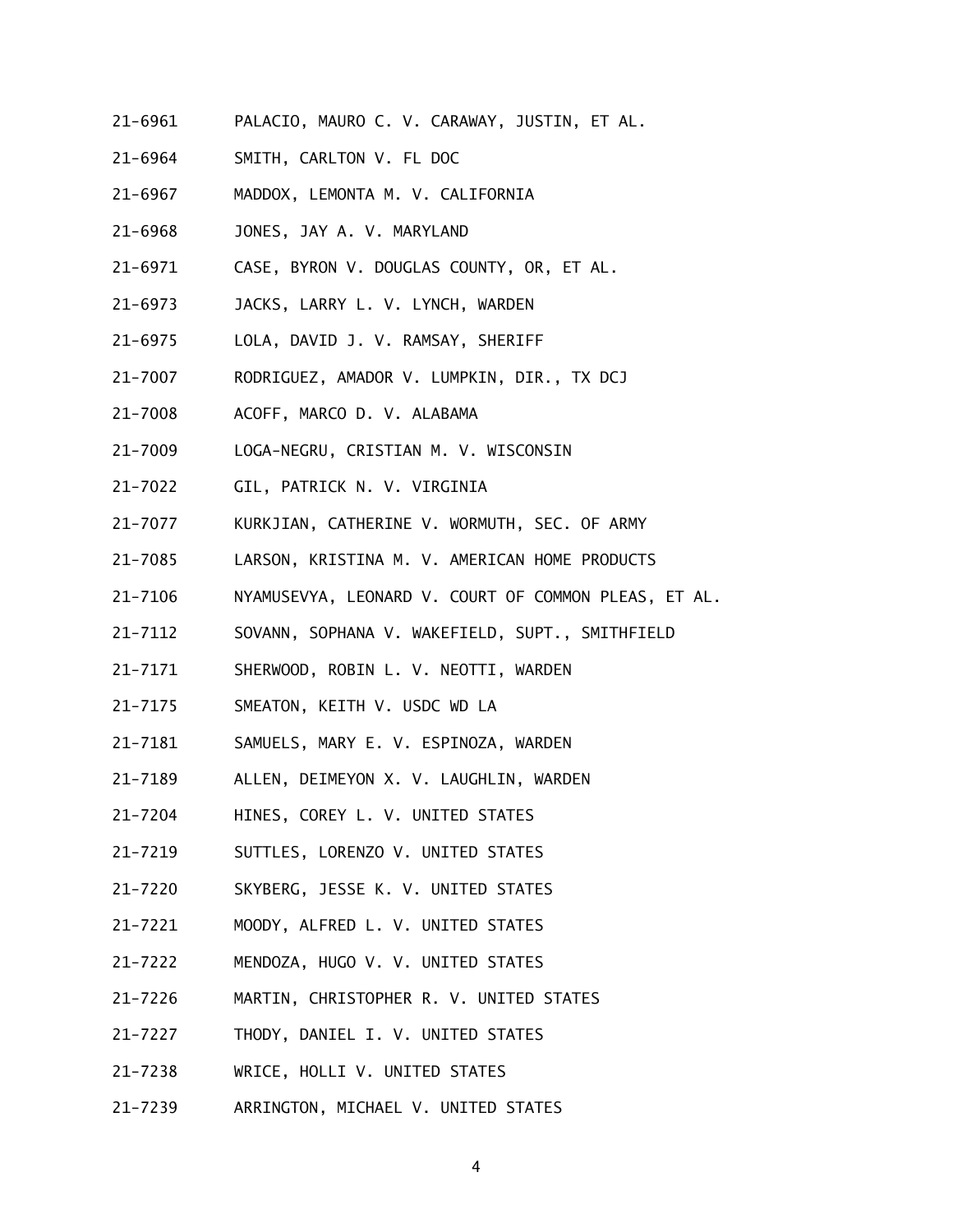- 21-7245 POFF, JULIA A. V. UNITED STATES
- 21-7249 HILL, JACOB I. V. UNITED STATES
- 21-7256 ROSALES-SANCHEZ, CLEMENTE V. UNITED STATES
- 21-7258 CONTRERAS-ROJAS, FERNANDO V. UNITED STATES
- 21-7266 ZAMORA-REYES, FREDDY V. UNITED STATES
- 21-7268 FARCA, ROSS A. V. UNITED STATES
- 21-7269 CLARKE, JOSEPH P. V. UNITED STATES
- 21-7274 BASEY, KALEB L. V. UNITED STATES
- 21-7276 RODRIGUEZ, JULIO V. UNITED STATES
- 21-7279 FOSTER, CHARLIE V. UNITED STATES
- 21-7294 LACEY, DANIEL G. V. GOOTKIN, DIR., MT DOC, ET AL.
- 21-7297 GARCIA, JAIME B. V. MONTGOMERY, WARDEN

The petitions for writs of certiorari are denied.

21-6916 MARTILLO, JOACHIM V. TWITTER, INC., ET AL.

 The petition for a writ of certiorari before judgment is denied.

21-6963 LEE, VINCENT X. V. MISSOURI, ET AL.

 The motion of petitioner for leave to proceed *in forma pauperis* is denied, and the petition for a writ of certiorari is dismissed. See Rule 39.8.

21-7230 MORGAN, GEMAR V. UNITED STATES

 The petition for a writ of certiorari before judgment is denied.

21-7252 STINSON, TERRANCE V. UNITED STATES

 The petition for a writ of certiorari is denied. Justice Sotomayor took no part in the consideration or decision of this petition.

5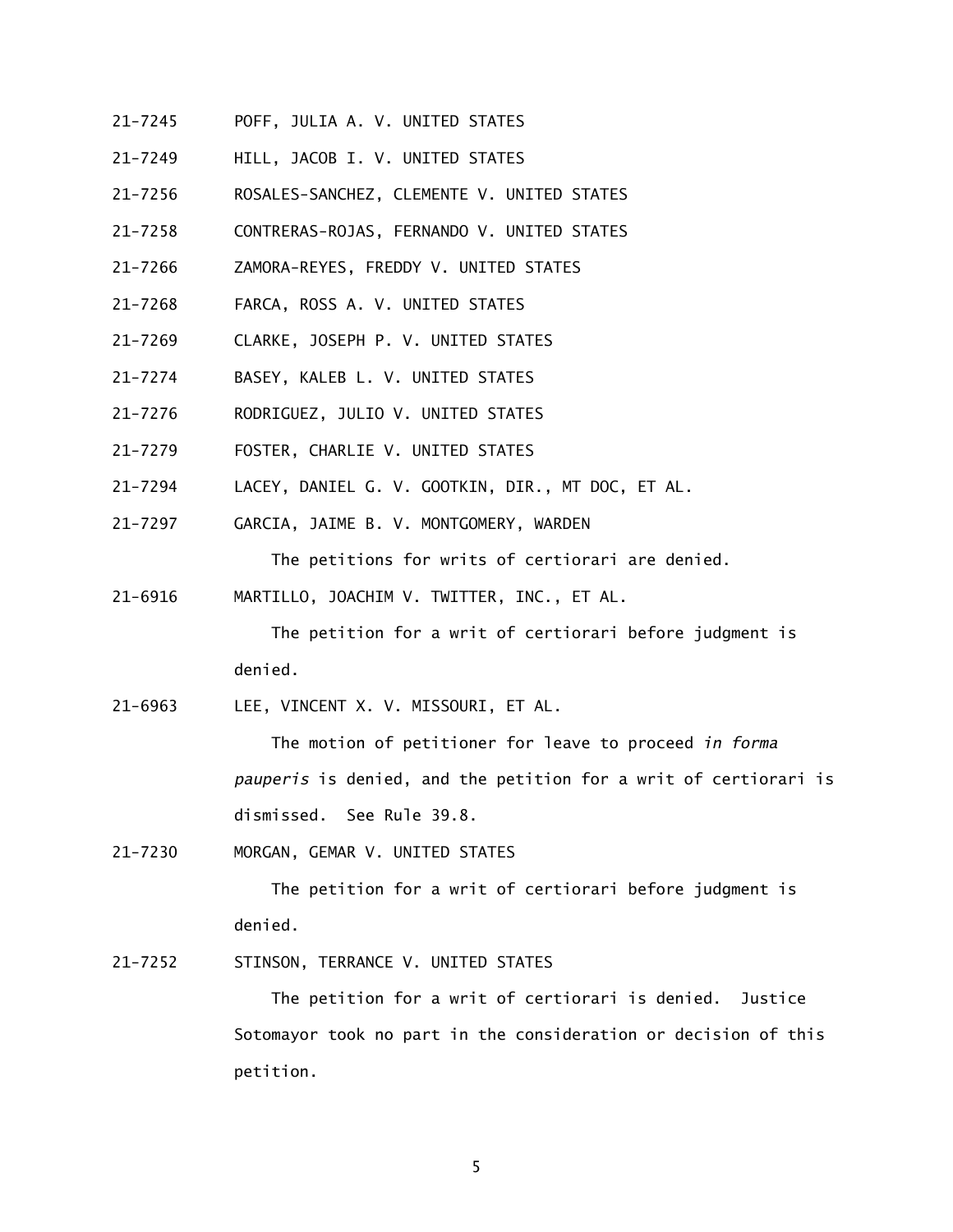## **MANDAMUS DENIED**

- 21-6978 IN RE ISAIAH HARRIS
- 21-6981 IN RE BENNY D. GIBSON

The petitions for writs of mandamus are denied.

## **REHEARINGS DENIED**

- 20-1665 PALMER, WILLIAM S. V. WILLIAMS, HAROLYN
- 21-5402 WEST, RONALD E. V. UNITED STATES
- 21-5887 NEIL, MIGUEL V. FORSHEY, WARDEN
- 21-5914 TABOR, TONY J. V. COLEMAN, VINCENT
- 21-5988 JONES, STEPHEN B. V. MARYLAND
- 21-6058 LOLA, DAVID J. V. FLORIDA
- 21-6168 WHITE, VANCE L. V. LUMPKIN, DIR., TX DCJ
- 21-6169 YAAG, DONALD S. V. BAKER, WARDEN, ET AL.
- 21-6267 BROWN-MALLARD, ADRIENNE V. POTOMAC CONCRETE, INC., ET AL.
- 21-6477 PARKER, MICHAEL E. V. KIJAKAZI, COMM'R, SOCIAL SEC.
- 21-6576 PEACOCK, NICHOLAS G. V. UNITED STATES
- 21-6597 WHREN, JASON V. UNITED STATES

The petitions for rehearing are denied.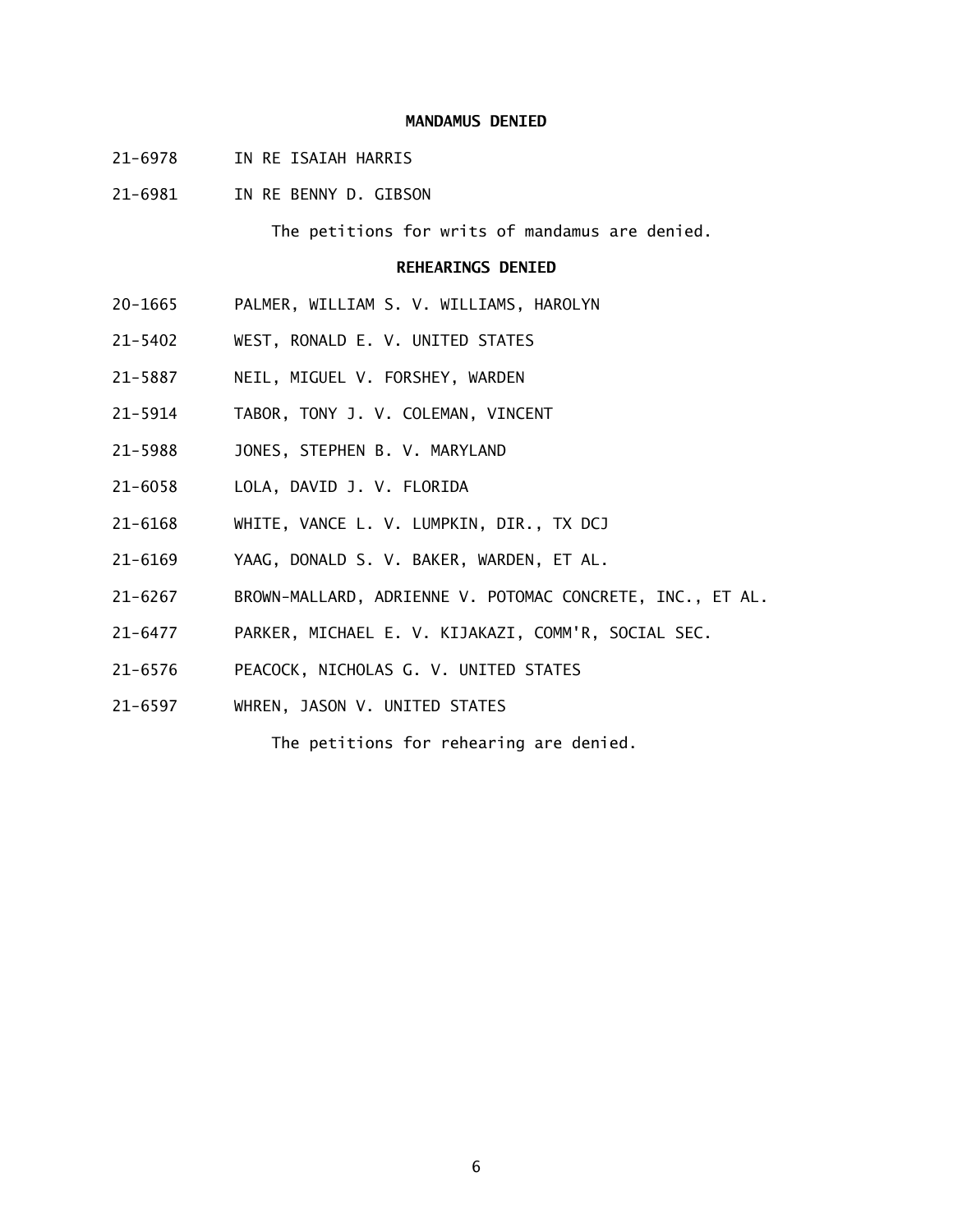Statement of ALITO, J.

# **SUPREME COURT OF THE UNITED STATES**

## TEXAS, ET AL. *v.* COMMISSIONER OF INTERNAL REVENUE, ET AL.

## ON PETITION FOR WRIT OF CERTIORARI TO THE UNITED STATES COURT OF APPEALS FOR THE FIFTH CIRCUIT

## No. 21–379. Decided March 28, 2022

The petition for a writ of certiorari is denied.

Statement of JUSTICE ALITO, with whom JUSTICE THOMAS and JUSTICE GORSUCH join, respecting the denial of certiorari.

This case presents a fundamental question about the limits on the Federal Government's authority to delegate its powers to private actors. See *Department of Transportation*  v. *Association of American Railroads*, 575 U. S. 43 (2015); *Carter* v. *Carter Coal Co.*, 298 U. S. 238 (1936). Unfortunately, the case presents threshold questions that could complicate our review of that important question, but the statutory scheme at issue here points up the need to clarify the private non-delegation doctrine in an appropriate future case.

I

Medicaid is a program that is jointly funded by the States and the Federal Government, and while a State is not required to participate in the program, all have chosen or at least found it necessary to do so.

As a condition of participation, States must ensure that they fund their part of the program "on an actuarially sound basis." 42 U.S.C.  $$1396b(m)(2)(A)(iii)$ . Congress did not explain what it meant by "actuarially sound," but the Department of Health and Human Services (HHS) has defined that term to require certification of state payment schemes by actuaries who meet "the qualification[s]" of the Ameri-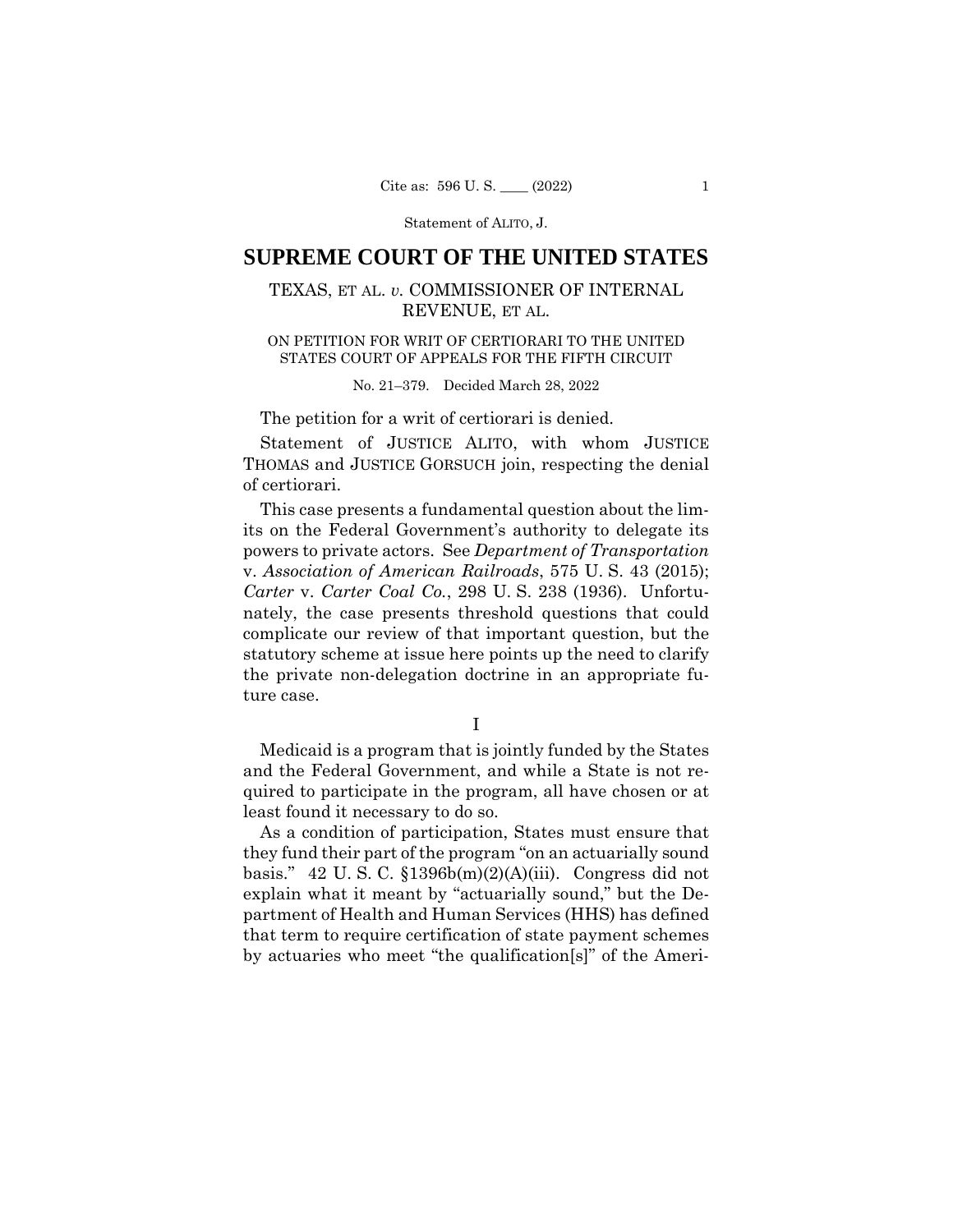### Statement of ALITO, J.

can Academy of Actuaries and "follow the practice standards established" by the Actuarial Standards Board, which is a private entity. 42 CFR §438.6(c) (2002).

The Patient Protection and Affordable Care Act imposed a tax called the Health Insurance Provider Fee (HIPF) as a lump sum on all covered health insurance providers, starting at \$8 billion total in 2014 and rising each year afterwards. 26 CFR  $\S 57.4(a)(3)$  (2021). The HIPF was assessed annually on each provider based on its market share, which the Internal Revenue Service calculated by reference to each provider's net premiums for the previous year. See  $\S$ § 57.1(a)–(c), 57.4(a)–(d). The HIPF applied to "any entity which provides health insurance," excluding "any government entity."  $\S 9010(c)(1)$ , 124 Stat. 866. Thus, if a State used a private health maintenance organization (HMO) to assist it in running its Medicaid program, as nearly all States do, that HMO was generally "an entity" required to pay its share of the HIPF.

In 2015, the Actuarial Standards Board published a binding definition of "actuarial soundness" as used in the Medicaid statute. Known as ASOP 49, this standard required that States include funds for any "government-mandated assessments, fees, and taxes" in their payments to private managed-care organizations that assist States in the management of Medicaid. In simple terms, this meant that States had to reimburse their HMOs for the cost of those HMOs' share of the annual HIPF. If a State did not do so, its Medicaid payment scheme could not be certified as "actuarially sound." *Texas* v. *United States*, 300 F. Supp. 3d 810, 845 (ND Tex. 2018). The Actuarial Standards Board thus effectively mandated that States absorb the costs of the HIPF taxes Congress assessed on non-government entities.

Texas and four other States sued HHS in Federal District Court in October 2015, seeking the return of the funds they paid to cover the HIPF. The States alleged that under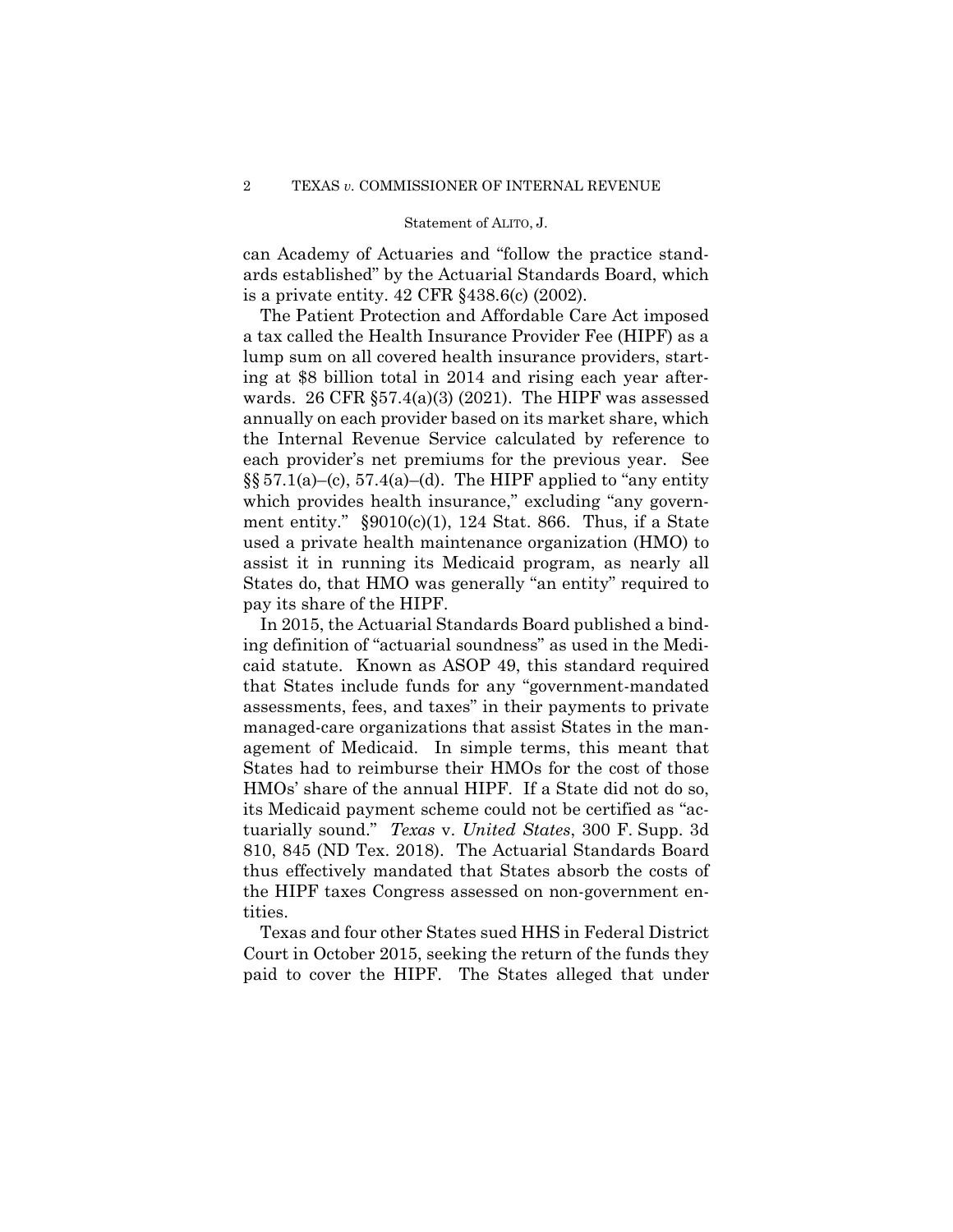### Statement of ALITO, J.

HHS's rule, an actuary can deprive a State of its ability to meet the conditions of participating in Medicaid by refusing to certify the State's payment structure. As a consequence, the States argued, HHS had impermissibly delegated its authority to a private entity. While the litigation was pending, Congress repealed the HIPF in 2020, but the regulation empowering the Actuarial Standards Board to define when a State's Medicaid payments can be certified remains on the books. 42 CFR §438.7 (2021); §438.2.

In 2018, the District Court held that HHS had violated the private non-delegation doctrine, but in July 2020, the Fifth Circuit reversed, holding that the doctrine had not been violated because HHS retained control over the private entities' process. The Court of Appeals denied rehearing en banc over a dissent. *Texas* v. *Rettig*, 993 F. 3d 408 (2021) (*per curiam*).

## II

I agree with petitioners that this case presents an important separation-of-powers question. "Our Constitution, by careful design, prescribes a process for making law, and with that process there are many accountability checkpoints." *American Railroads*, 575 U. S., at 61 (ALITO, J., concurring). To ensure the Government remains accountable to the public, it "'cannot delegate regulatory authority to a private entity.'" *Ibid*.; see also *Carter Coal*, 298 U. S. 238. Here, however, that is precisely what happened. What was essentially a legislative determination—the actuarial standards that a State must meet in order to participate in Medicaid—was made not by Congress or even by the Executive Branch but by a private group. And this was no inconsequential matter. It has cost the States hundreds of millions of dollars.

The Government urges us not to grant review because Congress has repealed the HIPF and therefore the delega-